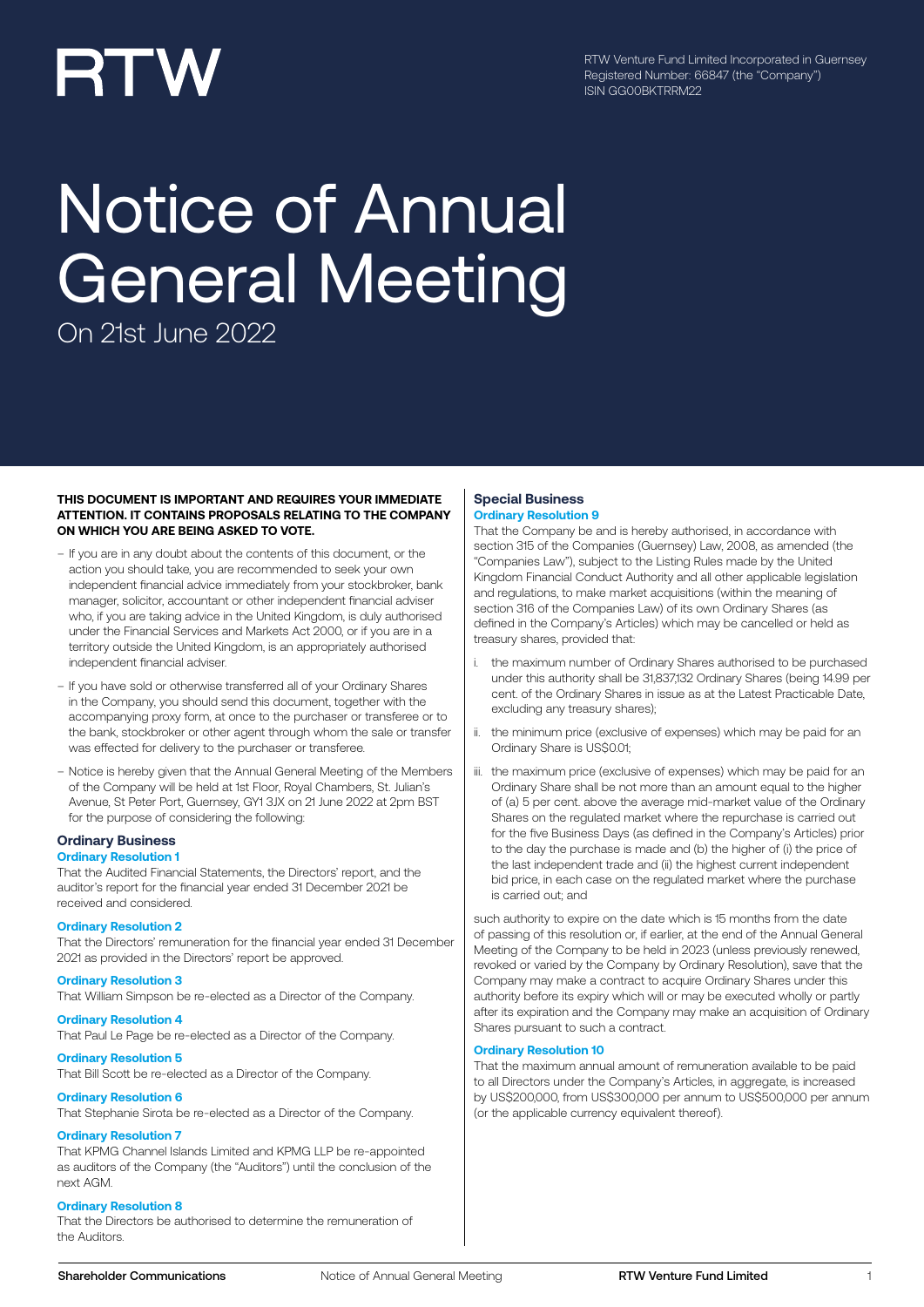## Notice of Annual General Meeting

The Board anticipates that at the time of the Annual General Meeting Shareholders will be able to attend the meeting in person, subject to any COVID-19 restrictions that might be imposed by the States of Guernsey. However, the Board recommends that, due to continuing uncertainty, Shareholders appoint the Chairman as proxy and provide voting instructions in advance of the AGM. Should it be required, arrangements will be made by the Company to ensure that the minimum number of Shareholders required to form a quorum will attend the AGM so that it may proceed. You will not have received a hard copy proxy form for the 2022 Annual General Meeting ("AGM") in the post. You can instead submit your proxy vote electronically by accessing the shareholder portal at www.signalshares.com, logging in and selecting the 'Vote Online Now' link. Full details of how to vote are set out in the Notes to the Notice of Meeting. Please submit your proxy vote so as to reach the Company's registrar as soon as possible and in any event no later than 2pm BST on 17 June 2022 or, if you are a CREST member, by using the service provided by Euroclear. The completion of the form of proxy will not preclude a member from attending and voting in person at the meeting if it is so allowed.

17 May 2022

#### **By Order of the Board**

Elysium Fund Management Limited Company Secretary

#### **Explanatory Notes: Ordinary Resolutions**

#### Annual Report and Accounts – Resolution 1:

For each financial year, the Directors are required to lay the audited accounts of the Company and the reports of the Directors and auditors thereon before the shareholders at the Annual General Meeting.

Shareholders will be asked to receive and consider the Annual Report and audited accounts for the financial year to 31 December 2021, together with the reports of the Directors and auditors thereon.

#### Directors' Remuneration Report – Resolution 2:

Guernsey-registered companies are not obliged to prepare and publish a Directors' Remuneration Report. However, the Company has included details of its Directors' remuneration within the Annual Report and Accounts and an ordinary resolution will be put to shareholders seeking approval of the Directors' remuneration. The shareholder vote will be advisory only, but the Directors of the Company will take the outcome of the vote into consideration when reviewing and setting the Directors' remuneration policy for the Company's next financial year.

#### Election of Directors – Resolutions 3, 4, 5 & 6:

In accordance with Article 27.3 of the Articles and the AIC Code, at each AGM, each Non-Independent Director and any Independent Director shall retire every year and, if appropriate, seek re-election to the Board. The Board undertakes an evaluation of the performance of the individual Directors on an annual basis. This evaluation takes the form of questionnaires and discussions to determine effectiveness and performance in various areas. Following this formal evaluation, the Chairman reviews the conclusions and assesses whether each of the Directors continues to be effective and to demonstrate commitment to their respective roles and determines if any matters require to be further addressed. The Directors, therefore, believe that each of the Directors standing for election should be re- elected as there is a good mix of skills and this is demonstrated by the biographies contained in the Annual Report, published on 31 March 2022.

#### Appointment and Remuneration of the Auditors – Resolutions 7 & 8:

Shareholders will be asked to confirm the re-appointment of KPMG Channel Islands Limited and KPMG LLP as the Company's auditors until the conclusion of the next Annual General Meeting to be held in 2023 and to grant authority to the Directors to determine their remuneration. After a full discussion and thorough process, the Directors have approved the recommendation from the Audit Committee to re-appoint KPMG Channel Islands Limited and KPMG LLP as the Company's auditors.

#### Share Purchase Authority – Resolution 9:

Resolution 9 gives the Company authority to buy back its own Ordinary Shares in the market as permitted by the Companies Law. The authority limits the number of shares that could be purchased to a maximum number of Ordinary Shares equal to 31,837,132 Ordinary Shares (being 14.99 per cent of the Ordinary Shares in issue and excluding Ordinary Shares held in treasury) as at the Latest Practicable Date, and also sets minimum and maximum prices. This authority will expire on the date which is 15 months from the date of passing of this resolution or, if earlier, at the end of the Annual General Meeting of the Company to be held in 2023.

The authority will be exercised only if the Directors believe that to do so would be in the interests of shareholders generally.

#### Increase of Maximum Directors' Aggregate Remuneration – Resolution 10:

In accordance with Article 28.1.1 of the Company's Articles, shareholder approval is sought to increase the total aggregate amount of Directors' fees that may be paid in any financial year ("Fee Limit") by US\$200,000, from US\$300,000 to US\$500,000 (or the applicable currency equivalent thereof). It is proposed that the increase in the Fee Limit will take effect from 22 June 2022 and will apply pro rata to the financial year ending 31 December 2022. The Company currently has four Directors, three of whom are independent non-executive directors and one of whom is a non-independent director. The current Fee Limit of US\$300,000 was approved by shareholders at the time of the IPO of the Company and its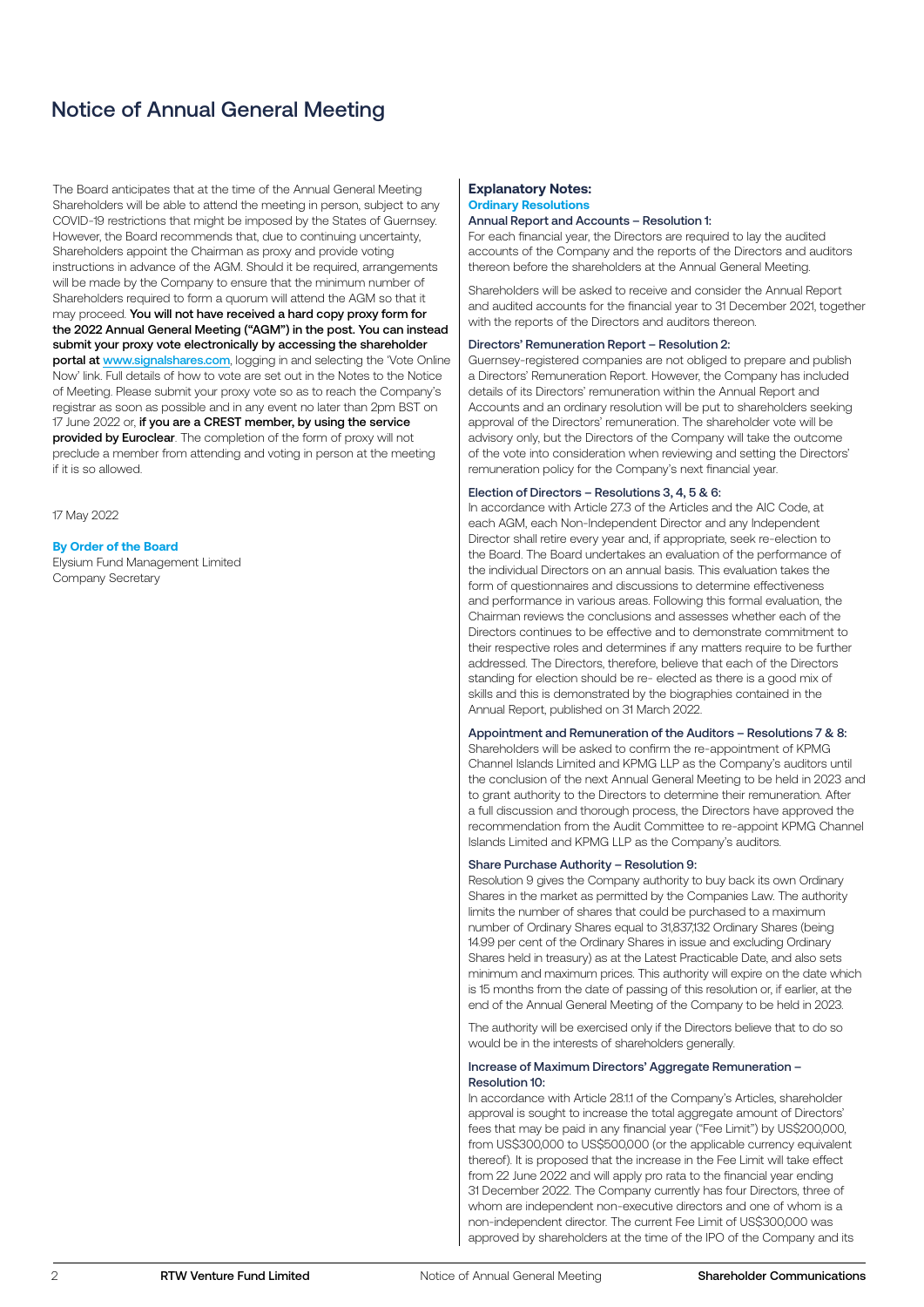listing on the Specialist Fund Segment of the LSE in October 2019. The Company has subsequently moved the listing of its shares to the Premium Segment of the Official List. The Board is currently undertaking a careful and deliberate process to ensure that it has the right skills and experience appointed to the Board to best support the Company's growth and its strategic plans and priorities over coming years. Accordingly, in order to ensure that the Company maintains the ability to pay competitive fees and attract and retain high calibre Directors, the Board is seeking to increase the Fee Limit on the terms outlined in these Explanatory Notes. The Board notes that the proposed increase will also provide appropriate headroom to accommodate any future market-based adjustments to Director fees and increases to the composition of the Board. The Board does not expect to utilise the full amount of the proposed Fee Limit in the short to medium term. Details of fees paid to Directors for the year ended 31 December 2021 are included in the Directors' Report.

#### Note from the Board:

The Board considers that the Resolutions are in the best interests of the Company and its shareholders as a whole. Accordingly the Board unanimously recommends all shareholders vote in favour of the Resolutions. The Directors who hold beneficial interests in Ordinary Shares intend to do so in respect of their own beneficial holdings of Ordinary Shares which, in aggregate, amount to 1,482,381 Ordinary Shares, representing 0.70 per cent. of the issued share capital of the Company.

Information as to how to vote can be found in the notes below or contained in the notes to the Form of Proxy, which accompanies this Notice of AGM.

Notes to the Notice of the Annual General Meeting:

- 1. A member is entitled to attend and vote at the meeting provided that all calls due from him/her in respect of his/her Ordinary Shares have been paid. A member is also entitled to appoint one or more proxies to attend, speak and vote on his/her behalf at the meeting. The proxy need not be a member of the Company but must attend the meeting to represent you. If you wish your proxy to speak on your behalf at the meeting you will need to appoint your own choice of proxy (not the Chairman) and give your instructions directly to them.
- 2. An ordinary resolution must be passed by a simple majority of the members entitled to vote and voting in person or by attorney or by proxy at the meeting.
- 3. In accordance with the Company's Articles, resolutions 3, 4, and 5 are Director Resolutions in respect of which the Special Voting Share carries such number of votes as is equal to one vote more than the aggregate number of votes carried by all Voting Shares (being the Ordinary Shares and the Special Voting Share).
- 4. You will not have received a hard copy proxy form for the 2022 AGM in the post. You can instead submit your proxy vote electronically by accessing the shareholder portal at www.signalshares.com, logging in and selecting the 'Vote Online Now' link. You will require your username and password in order to log in and vote. If you have forgotten your username or password, you can request a reminder via the shareholder portal. If you have not previously registered to use the portal you will require your investor code ('IVC') which can be found on your share certificate. If you are unable to locate your investor code please contact Link Group. You may request a hard copy proxy form directly from the Company's registrars, Link Group, by emailing enquiries@linkgroup.co.uk or by post at Link Group, 10th Floor, Central Square, 29 Wellington Street, Leeds, LS1 4DL. To be valid, any proxy, form or other instrument appointing a proxy must be received by post, electronic form or (during normal business hours only) by hand at the Company's registrars, Link Group, 10th Floor, Central Square, 29 Wellington Street, Leeds, LS1 4DL no later than 2pm BST on 17 June 2022. Completion and return of the Form of Proxy will not prevent a member from subsequently attending the meeting (or any adjournments) and voting in person if he so wishes. If you have appointed a proxy and vote at the meeting in person in respect of

the Ordinary Shares for which you have appointed a proxy, your proxy appointment in respect of those Ordinary Shares will automatically be terminated. In the case of joint holders, the signature of only one of the joint holders is required on the Form of Proxy. Where more than one of the joint holders purports to appoint a proxy, only the appointment submitted by the more senior holder will be accepted. Seniority is determined by the order in which the names of the joint holders appear in the Company's register of members in respect of the joint holding (the first-named being more senior). Where a voting indication is given, your proxy must vote as directed. A vote withheld is not a vote in law, which means that the vote will not be counted in the calculation of votes for or against the resolution. If no voting indication is given, or if a discretionary vote is granted, your proxy will vote (or abstain from voting) at his or her discretion. Your proxy will vote (or abstain from voting) as he or she thinks fit in relation to every other matter which is put before the meeting.

- 5. The Form of Proxy, with the letter of power of attorney (if any) under which it is signed, must be lodged with Link Group, 10th Floor, Central Square, 29 Wellington Street, Leeds, LS1 4DL, as soon as possible and in any event no later than 2pm BST on 17 June 2022, or, if the meeting is adjourned not less than 48 hours before the time appointed for holding the adjourned meeting or, in the case of a poll taken more than 48 hours after it was demanded, 24 hours before the time appointed for the taking of a poll or, in the case of a poll taken not more than 48 hours after it was demanded, the time at which the poll was demanded, as the case may be, at which the person named in such instrument proposes to vote, otherwise the person so named shall not be entitled to vote in respect thereof. In calculating such 48-hour period referred to above, no account shall be taken of any part of a day that is not a Business Day. The Company will also accept Forms of Proxy deposited in accordance with the Articles. The Directors may, in their absolute discretion, elect to treat as valid any instrument appointing a proxy which is deposited later than 2pmBST on 17June 2022. If the Directors so elect, the person named in such instrument of proxy shall be entitled to vote.
- 6. To have the right to attend and vote at the meeting (and also for the purpose of calculating how many votes a member may cast on a poll) a member must have his or her name entered on the register of members not later than close of business on 17 June 2022. Changes to entries in the register after that time shall be disregarded in determining the rights of any member to attend and vote at the meeting.
- 7. In the event that a Form of Proxy is returned without an indication as to how the proxy shall vote on the Resolutions, the proxy will exercise his discretion as to whether, and if so how, he votes.
- 8. The quorum for the meeting is two shareholders present in person or by proxy and entitled to vote unless the Company has only one shareholder entitled to vote in which case the quorum shall be one shareholder present in person or by proxy.
- 9. If within half an hour after the time appointed for the meeting a quorum is not present, the meeting shall stand adjourned until the next Business Day at the same time and place or to such other day and at such other time and place as the Board may determine and no notice of such adjournment need be given. At any such adjourned meeting, one shareholder present in person or by proxy shall be a quorum.
- 10. To allow effective constitution of the meeting, if it is apparent to the Chairman that no shareholders will be present in person or by proxy, other than by proxy in the Chairman's favour, then the Chairman may appoint a substitute to act in his stead for any shareholder, provided that such substitute proxy shall vote on the same basis as the Chairman.
- 11. Where there are joint registered holders of any Ordinary Shares, any one of such persons may vote at any meeting, either personally, in respect of such Ordinary Shares as if he were solely entitled thereto; and if more than one of such joint holders be present at any meeting personally that one of the said persons so present in person, whose name stands first in the Company's register of members in respect of such Ordinary Shares, shall alone be entitled to vote in respect thereof.